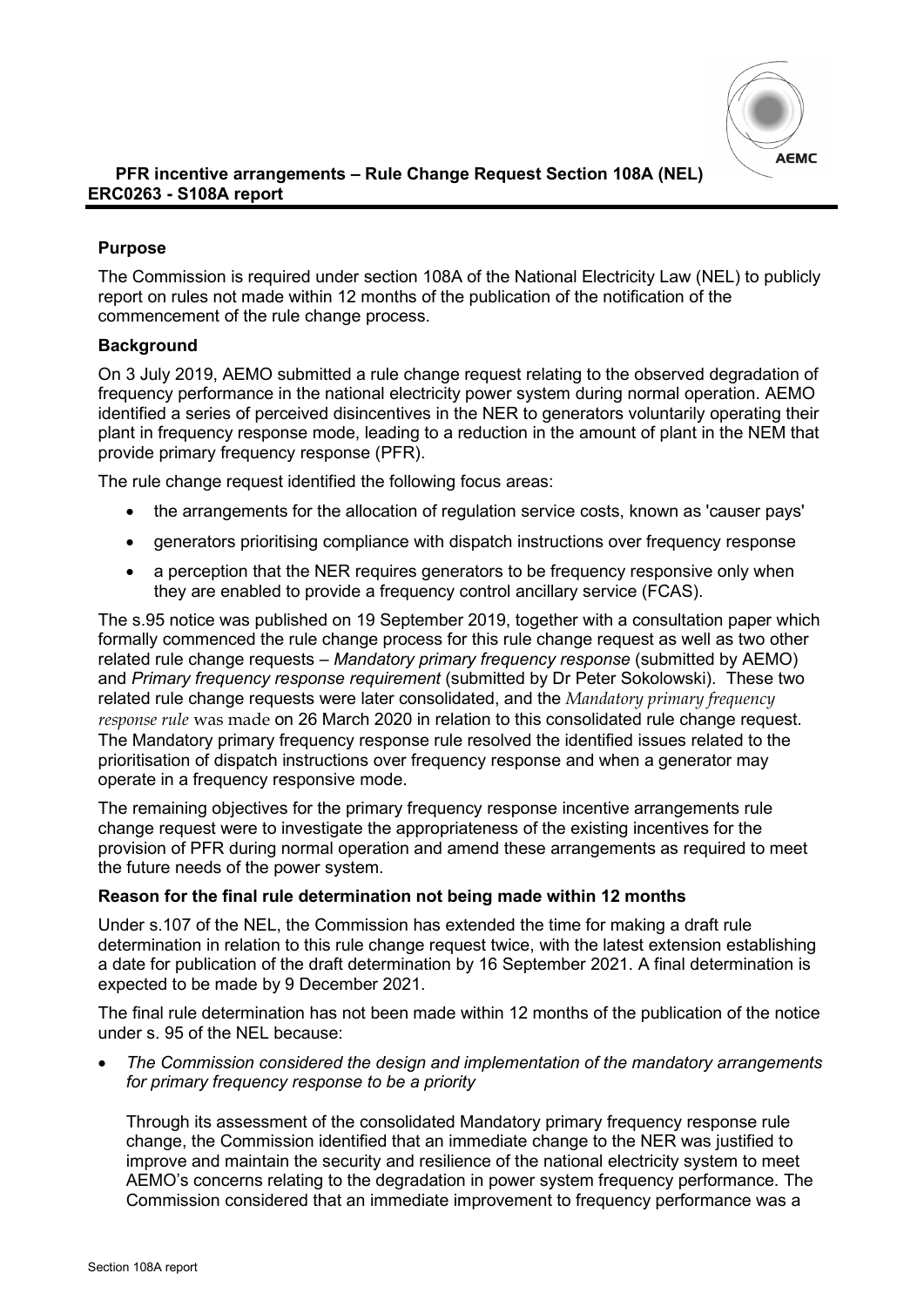priority and that the implementation of mandatory arrangements would be the fastest means of achieving this improvement. The development of appropriate incentive arrangements was identified as a second order priority which would be progressed through the Primary frequency response incentive arrangements rule change. Given the time needed to develop such arrangements, the Commission considered that it was not possible to implement an effective incentive arrangement at the same time as addressing the immediate system security needs.

• *The Commission intends to use the experience gained through the mandatory arrangements as an input into the design of appropriate incentive arrangements*

AEMO is currently working with generators to implement a coordinated rollout of the mandatory arrangements. This rollout is occurring in three tranches to be completed by mid-2021. The Commission is conducting a survey of generators to investigate the impacts on generators and the power system from the rollout of the mandatory arrangements. Learnings from this investigation will be used as an input into the design and development of appropriate incentive arrangements through the *Primary frequency response incentive arrangements* rule change request.

• *Technical advice is underway to inform the draft rule determination*

The Commission's determination of enduring PFR arrangements will be informed by technical advice from AEMO and independent advice on the relative costs and benefits of each of the pathways for enduring PFR arrangements. AEMO's final advice will be provided in by August 2021 and will outline its views on the technical feasibility of the policy options identified for enduring PFR arrangements. The Commission has also sought independent advice in conjunction with the advice to be provided by AEMO as an additional input into its draft determination for the PFR incentive arrangements rule change. This independent advice will be finalised by August 2021 and will complement the advice to be provided by AEMO.

• *Detailed and complex nature of issues raised by the rule change request.* 

The design of appropriate incentive arrangements involves the consideration of some more technically complex aspects of market design, including the causer pays arrangements for frequency control services. it also has links with other aspects of the frequency control arrangements and the broader system security work program which must be taken into account, including the mandatory primary frequency response arrangements, the Commission's assessment of the *Fast frequency response market ancillary service* rule change request, and the essential system services workstream as part of the Energy Security Board's post-2025 work program.

The extended timeframe also enables the Commission to consult extensively with stakeholders on the issues raised in the rule change request, specifically to:

- hold five technical working groups (to date: 18 November 2019, 27 February 2020, 8 October 2020, 4 March 2021 and 21 May 2021) on the rule change request and proposed policy
- hold numerous other bilateral meetings on aspects of the rule change request.

A directions paper was published on 17 December 2020.

Stakeholder submissions on the directions paper support the Commission seeking relevant advice from AEMO and an independent consultant to help inform its determination. A range of views were expressed in relation to the mandatory arrangements and in relation to the future incentive and cost allocation arrangements for PFR. The Commission is using the additional time to address outstanding issues by undertaking further analysis and targeted stakeholder consultation.